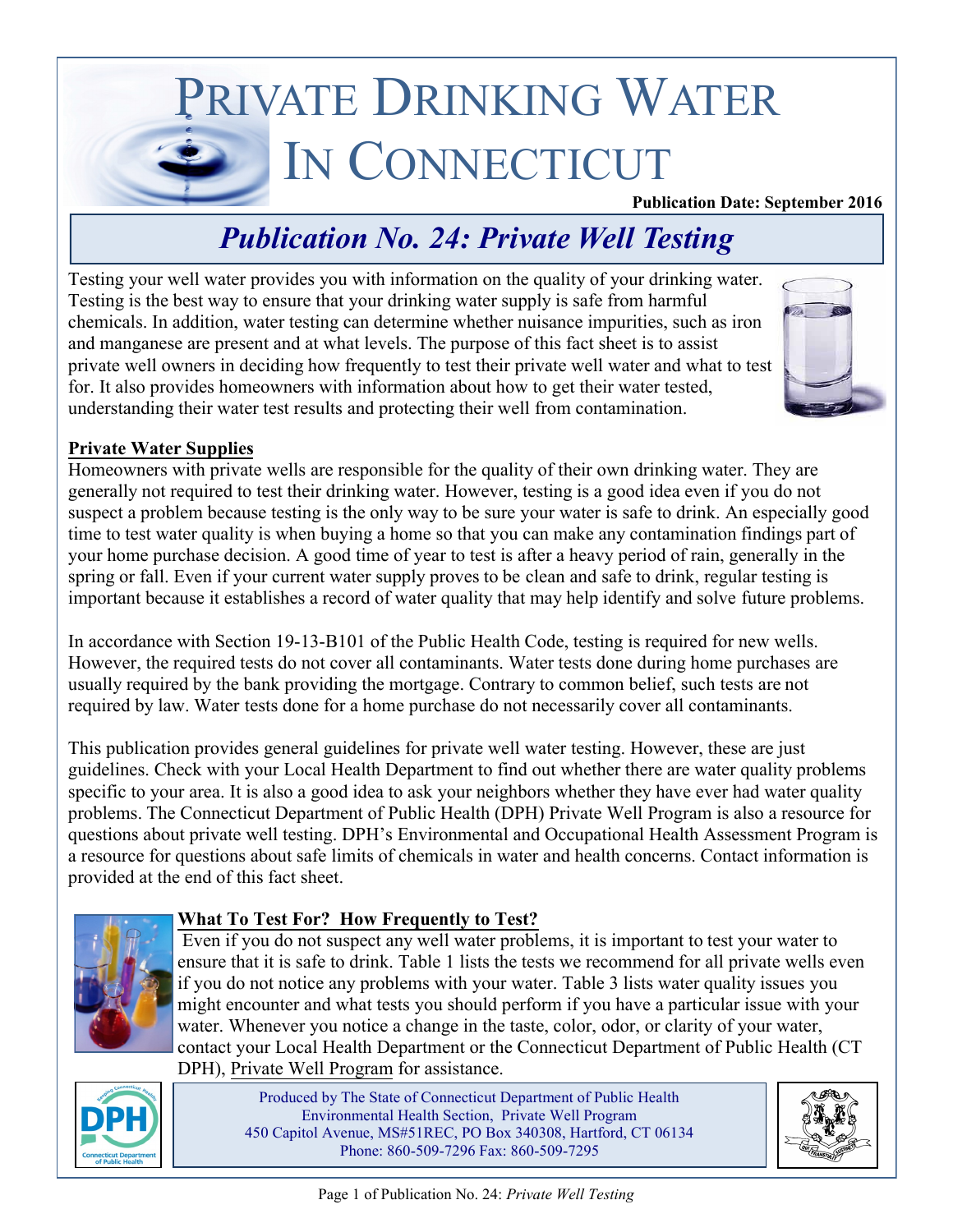| <b>Table 1. Recommended Test for All Private Wells</b>                                                                                   |                                                                                                                                                                                |                                                                                                                                                                                                                                                                                                |                                                                    |  |
|------------------------------------------------------------------------------------------------------------------------------------------|--------------------------------------------------------------------------------------------------------------------------------------------------------------------------------|------------------------------------------------------------------------------------------------------------------------------------------------------------------------------------------------------------------------------------------------------------------------------------------------|--------------------------------------------------------------------|--|
| <b>Type of Test</b>                                                                                                                      | When?                                                                                                                                                                          | Why?                                                                                                                                                                                                                                                                                           |                                                                    |  |
| <b>Basic</b><br>Indicators<br>(See table 2<br>below)                                                                                     | <b>Every Year</b><br>Also test after repair or<br>replacement of your well, pump<br>or water pipes.                                                                            | Provides a general indication of water quality.<br>Required for all new wells. Some basic indicators<br>above their acceptable limit are associated with<br>health concerns.                                                                                                                   |                                                                    |  |
| Lead<br>(2 samples; a first<br>draw sample and a<br>flushed sample<br>should be collected<br>when testing for lead<br>in drinking water) | <b>At Least Once</b><br>Also when planning a<br>pregnancy or have a child<br>under 6 years old in the home.<br>If your water is considered<br>corrosive, test every 3-5 years. | Lead can leach from your home's plumbing (pipes,<br>faucets, valves, etc.) system. Corrosive water leaches<br>lead more readily. Lead above the acceptable limit is<br>associated with health concerns. Young children are<br>especially susceptible to harmful effects from lead<br>exposure. |                                                                    |  |
| Arsenic, Uranium,<br>Radon                                                                                                               | <b>At Least Once</b><br>Ideally, repeat test every 5 years                                                                                                                     | Arsenic, uranium and radon are naturally occurring<br>in groundwater in some areas of CT and are<br>associated with health concerns above their<br>acceptable limit. Private wells with high levels have<br>been found sporadically around CT, and levels may<br>fluctuate.                    |                                                                    |  |
| Volatile Organic<br>Compounds<br>(VOCs)                                                                                                  | <b>At Least Once</b><br>More often if a problem is<br>identified or suspected                                                                                                  | Gasoline, oil, solvents or industrial chemicals<br>spilled or leaked on the ground could get into your<br>well water. VOCs above their acceptable limit are<br>associated with health concerns.                                                                                                |                                                                    |  |
| Fluoride                                                                                                                                 | Every 5 years when a child<br>under 12 is present                                                                                                                              | Fluoride can occur naturally in wells throughout CT.<br>A child's permanent teeth can become discolored<br>from excess fluoride. Too little fluoride can increase<br>risk of tooth decay. Your child's dentist will likely ask<br>you about the fluoride level in your well water.             |                                                                    |  |
| *Some drinking water standards are based on                                                                                              |                                                                                                                                                                                | <b>Table 2. Basic Indicators Test</b>                                                                                                                                                                                                                                                          |                                                                    |  |
| aesthetics and some are based on health risk. If your<br>water exceeds a drinking water standard, contact                                |                                                                                                                                                                                | Parameter                                                                                                                                                                                                                                                                                      | <b>Applicable</b><br><b>Drinking Water Standard*</b>               |  |
| your Local Health Department or CT DPH for<br>assistance. For more information refer to the types of                                     |                                                                                                                                                                                | <b>Total Coliform Bacteria</b>                                                                                                                                                                                                                                                                 | None Present                                                       |  |
| drinking water standards hyperlinked below.                                                                                              |                                                                                                                                                                                | Nitrate-Nitrogen                                                                                                                                                                                                                                                                               | 10 milligrams/liter (mg/L)                                         |  |
|                                                                                                                                          |                                                                                                                                                                                | Nitrite-Nitrogen                                                                                                                                                                                                                                                                               | $1 \text{ mg/L}$                                                   |  |
| DRINKING WATER STANDARD TYPES:<br><b>CT DPH Action Levels</b>                                                                            |                                                                                                                                                                                | pH                                                                                                                                                                                                                                                                                             | 6.4 - 8.5 standard units (SU)                                      |  |
| <b>US EPA Maximum Contaminant Levels (MCLs)</b>                                                                                          |                                                                                                                                                                                | Odor                                                                                                                                                                                                                                                                                           | Less than 2                                                        |  |
| <b>US EPA Secondary MCLs</b>                                                                                                             |                                                                                                                                                                                | Chloride                                                                                                                                                                                                                                                                                       | $250$ mg/L                                                         |  |
| <b>For More Information Contact:</b>                                                                                                     |                                                                                                                                                                                | <b>Hardness</b>                                                                                                                                                                                                                                                                                | $150$ mg/L                                                         |  |
|                                                                                                                                          |                                                                                                                                                                                | <b>Apparent Color</b>                                                                                                                                                                                                                                                                          | Less than 15 SU                                                    |  |
| Health related: CT DPH, Environmental &<br>Occupational Health Assessment Program,                                                       |                                                                                                                                                                                | <b>Sulfate</b>                                                                                                                                                                                                                                                                                 | $250$ mg/L                                                         |  |
| $(860) 509 - 7740$                                                                                                                       |                                                                                                                                                                                | Turbidity                                                                                                                                                                                                                                                                                      | Less than 5 SU                                                     |  |
|                                                                                                                                          |                                                                                                                                                                                | <b>Iron</b>                                                                                                                                                                                                                                                                                    | $0.3$ mg/L                                                         |  |
| All other questions (i.e., testing, treatment, etc.):<br>CT DPH, Private Well Program, (860) 509-7296                                    |                                                                                                                                                                                | Manganese                                                                                                                                                                                                                                                                                      | $0.05$ mg/L ( <b>Aesthetic</b> based)<br>$0.5$ mg/L (Haalth hasad) |  |

0.5 mg/L ([Health](http://www.ct.gov/dph/lib/dph/environmental_health/eoha/pdf/manganese_in_private_well_water_2015.pdf) based)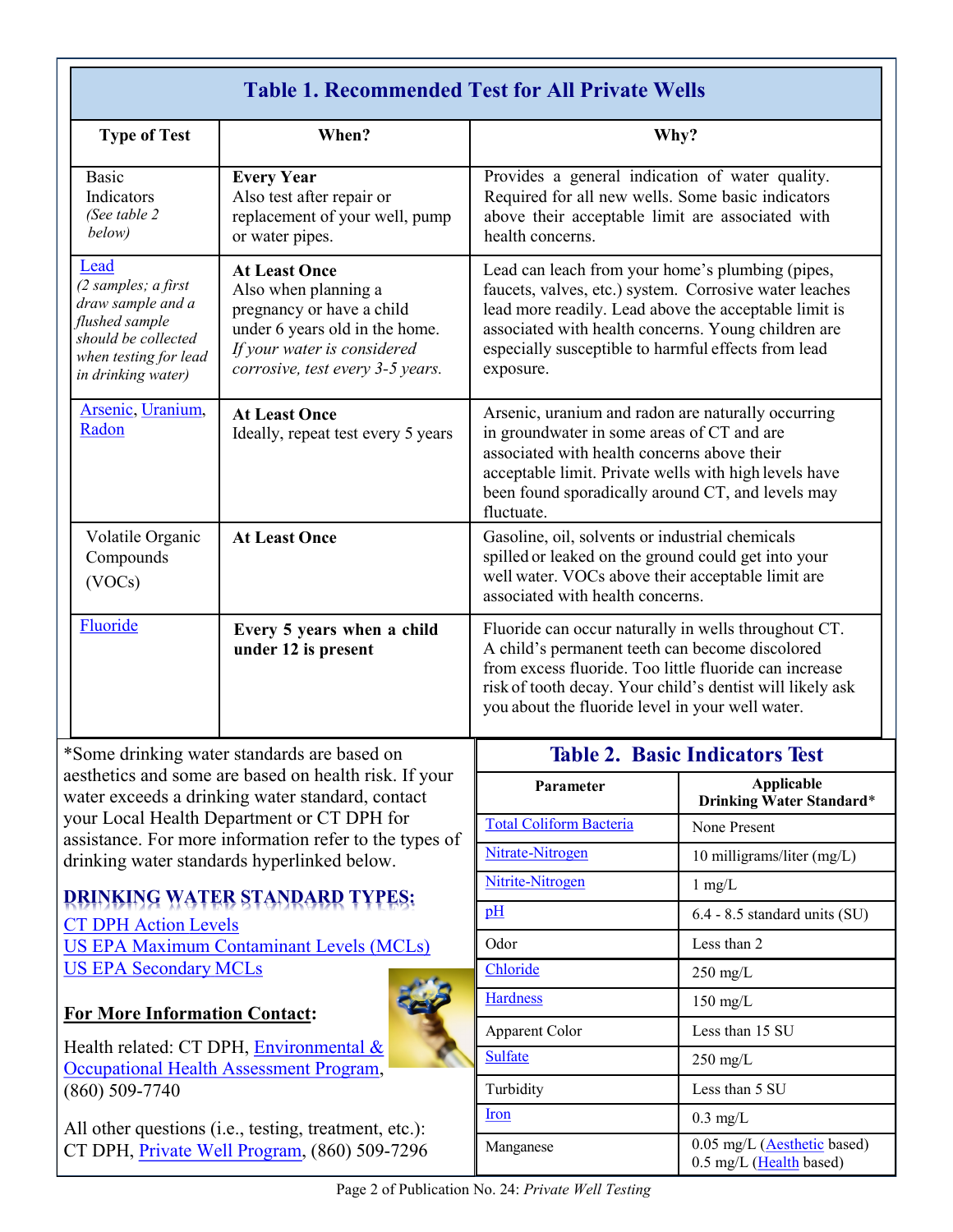| <b>Table 3. Private Well Water Quality Issues and Testing Recommendations</b>                                                                                    |                                                                                                                      |                                                                                                              |  |  |
|------------------------------------------------------------------------------------------------------------------------------------------------------------------|----------------------------------------------------------------------------------------------------------------------|--------------------------------------------------------------------------------------------------------------|--|--|
| <b>Water Quality Issue</b>                                                                                                                                       | <b>Possible Cause(s)</b>                                                                                             | <b>Recommended Water Test(s)</b>                                                                             |  |  |
| Low pH (pH less than $6.5$ )                                                                                                                                     | Generally naturally occurring                                                                                        | Hardness, Alkalinity, Sulfate, Lead,<br>Copper, Cadmium, Zinc                                                |  |  |
| Buildup of limescale (off-white chalky<br>solids) on hot water plumbing,<br>fixtures, kettles. Reduced soap<br>lathering.                                        | Hardness is caused by the amount of<br>dissolved minerals, generally calcium<br>and magnesium in your water.         | Hardness                                                                                                     |  |  |
| Blue or greenish stains on plumbing,<br>fixtures or laundry. Plumbing leaks.                                                                                     | Corrosive water (influenced by pH,<br>hardness, alkalinity, chloride levels,<br>dissimilar metals in plumbing, etc.) | pH, Hardness, Alkalinity, Sulfate,<br>Chloride, Sodium, Lead, Copper,<br>Cadmium, Zinc                       |  |  |
| Rust-colored water, rust stains on<br>clothing and plumbing fixtures, rust<br>coating in toilet tank, foul odor                                                  | Iron or Manganese, Iron Bacteria                                                                                     | Iron, Manganese                                                                                              |  |  |
| Yellow, brown or blackish stains on<br>plumbing fixtures, yellow or brown<br>staining to laundry                                                                 | Manganese, iron/manganese bacteria,<br>sulfur bacteria                                                               | Manganese, Iron, Iron/Manganese<br>Bacteria                                                                  |  |  |
| Rotten egg odor, musty or swampy<br>odor, tarnished copper and silverware                                                                                        | Hydrogen sulfide gas, high sulfates,<br>sulfur bacteria, iron/manganese bacteria                                     | Odor, Hydrogen Sulfide, Sulfate,<br>Iron Bacteria, Iron, Manganese,<br>Sulfur Bacteria, Coliform Bacteria    |  |  |
| Cloudy, Turbid, Muddy Water                                                                                                                                      | Silt, Sediment, microorganisms                                                                                       | Turbidity, Coliform Bacteria, Check<br>Well Construction with an expert                                      |  |  |
| Chemical, fuel or fruity odor                                                                                                                                    | Leaking underground fuel tank, gas<br>station fuel spill, industrial chemical<br>spill, road runoff                  | Volatile Organic Compounds<br>(VOCs)                                                                         |  |  |
| Nitrates exceed 10 mg/L<br>Nitrites exceed 1 mg/L                                                                                                                | Fertilizer runoff, malfunctioning septic<br>system                                                                   | Pesticides* (contact your local<br>health department about pesticide<br>use in your area), Coliform Bacteria |  |  |
| Radon in air exceeds 4 pCi/L, or,<br>Uranium in water exceeds 30 ug/L                                                                                            | Naturally-occurring uranium in bedrock                                                                               | Uranium, Radium, Radon                                                                                       |  |  |
| Recurrent gastrointestinal illness                                                                                                                               | Human or animal waste contaminating<br>well, cracked well casing, flooded well,<br>malfunctioning septic system      | Coliform Bacteria, Nitrates, Nitrites                                                                        |  |  |
| Bitter, metallic taste                                                                                                                                           | Corrosive (low pH) water                                                                                             | pH, Lead, Copper                                                                                             |  |  |
| Salty, brackish taste                                                                                                                                            | Road salt runoff, nearby salt storage,<br>well near salt water, improper setting on<br>water softener                | Chloride, Sodium, Total Dissolved<br>Solids                                                                  |  |  |
| Well within 1/4 mile of current or<br>former orchard or farmland                                                                                                 | Agricultural and/or arsenic-based<br>pesticides get into well                                                        | Nitrates, Arsenic, Pesticides* (ask<br>for EPA Method 505)                                                   |  |  |
| Well within 1/4 mile of commercial or<br>industrial area                                                                                                         | Gasoline, oil, solvents leaked or spilled<br>on the ground get into well                                             | Volatile Organic Compounds<br>(VOCs)                                                                         |  |  |
| Well flooding, ponding around well                                                                                                                               | Heavy rains, poor drainage around well                                                                               | Coliform Bacteria, Basic Indicators                                                                          |  |  |
| House foundation treated for termites<br>before 1990                                                                                                             | Termite pesticides leach into well                                                                                   | Pesticides* dieldrin and chlordane                                                                           |  |  |
| Noticeable change in taste, color, odor,<br>or clarity of your water.                                                                                            | Unknown                                                                                                              | Contact your local health department<br>or CT DPH Private Well Program                                       |  |  |
| * Contact your Local Health Department or CT Dept. of Energy and Environmental Protection for advice about whether<br>you should test for additional pesticides. |                                                                                                                      |                                                                                                              |  |  |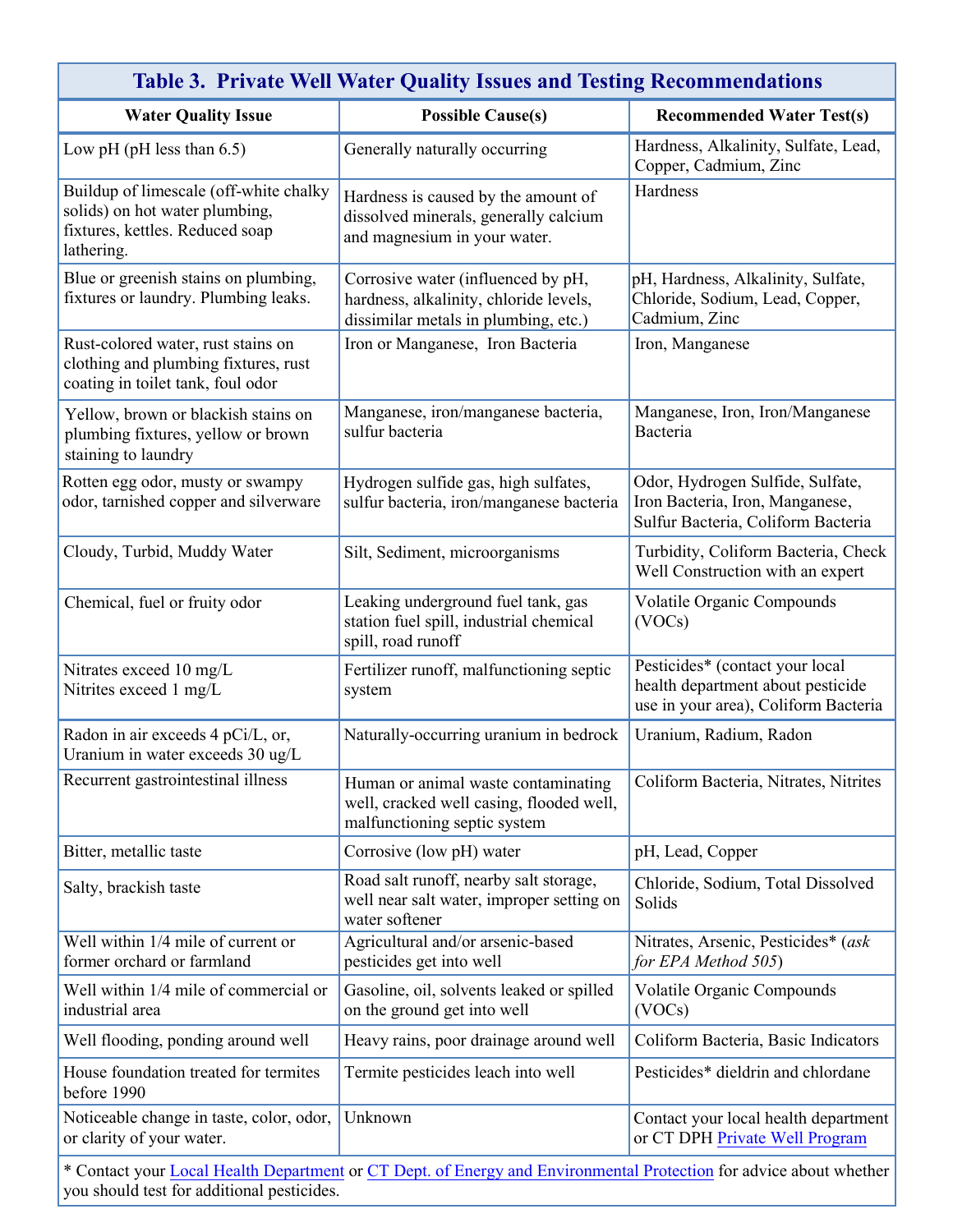# **What If I Already Have A Treatment System In My Home?**

If you have water treatment equipment in your home, you should monitor whether the treatment system is doing its job by testing for the specific contaminant(s) that the system is treating. Be aware that water treatment systems are designed for specific contaminants and will not necessarily remove all contaminants! Periodically test your water quality before and after treatment to be sure the system is continuing to work properly. Refer to Publication #19: Questions to Ask When [Purchasing Water Treatment Equipment](http://www.ct.gov/dph/lib/dph/environmental_health/pdf/19_Questions_to_Ask_When_Purchasing_WTE_for_Your_Home.pdf) for [Your Home](http://www.ct.gov/dph/lib/dph/environmental_health/pdf/19_Questions_to_Ask_When_Purchasing_WTE_for_Your_Home.pdf) for more information about treatment.

# **How Do I Get My Water Tested?**

You can have your water tested at any State-certified water testing lab. A current list of certified labs can be obtained from your local health department or from the [DPH](http://www.ct.gov/dph/lib/dph/environmental_health/environmental_laboratories/pdf/InstateLaboratoriesCertifiedtoTest_DrinkingWater.pdf)  [Certified Environmental Labs](http://www.ct.gov/dph/lib/dph/environmental_health/environmental_laboratories/pdf/InstateLaboratoriesCertifiedtoTest_DrinkingWater.pdf) website. Make sure the private lab is certified to test drinking water for the contaminants you are requesting.



In most cases, you can collect a sample of your tap water yourself, although some labs may send a technician to collect a sample at your request. If you collect your own sample, carefully follow the laboratory's instructions to obtain a good sample. How to take a sample varies depending on the tests being performed. For example, some contaminants such as lead and copper may require that water remains stagnant in the pipes for a minimum of 6 hours and is collected upon the first draw of water. Other contaminants require that the water be flushed or run for a minimum period of time before collecting the sample. Some contaminants require special sample bottles and procedures. Cleanliness is a must; make sure that nothing but the water comes in contact with the opening of the bottle or the inside of the cap. Timeliness is important, too. Some contaminants deteriorate or change form with time. Most water samples need to be kept cool when being taken to the lab. To assure accurate results, after collecting your water samples make certain the lab receives them within the specified time directed on the instructions.



# **Keep Records**

Keep a record of all your water tests for reference. Include the date and the test results. A change in the concentration of a contaminant may indicate that a water quality problem is developing. By comparing test results over time, you may find that a change in treatment is necessary or that a treatment device is not functioning properly.

# **Understanding Your Water Test Results**

There are federal and state criteria for many of the substances that you might find in your well water. These criteria represent the concentration above which your water might not be safe to drink or might have a noticeable taste or odor.

DPH sets state drinking water criteria specifically for private wells, called [Action Levels.](http://www.ct.gov/dph/lib/dph/environmental_health/eoha/pdf/pw_action_levels.pdf) Action levels are developed to protect you from health risks. Federal drinking water criteria to protect your health are set by the US Environmental Protection Agency (EPA) and are ca[lled Maximum Contaminant Levels \(MCL](http://water.epa.gov/drink/contaminants/index.cfm)s). You should compare the results of your private well tests to these criteria to determine whether the water is safe. If any chemical detected in your water is higher than an Action Level or an MCL, you should:

- Retest the water to confirm the exceedance,
- Stop drinking the water until the issue is resolved,  $\bullet$
- Contact your [Local Health Department](http://www.ct.gov/dph/cwp/view.asp?a=3123&q=397740) or the [CT DPH, Private Well Program](www.ct.gov/dph/privatewells) for specific advice about using your water.
- Consider treatment to remove the contaminant(s) from your water. Refer to DPH's Publication about Publication #19: Questions to Ask When [Purchasing Water Treatment Equipment](http://www.ct.gov/dph/lib/dph/environmental_health/pdf/19_Questions_to_Ask_When_Purchasing_WTE_for_Your_Home.pdf) for [Your Home](http://www.ct.gov/dph/lib/dph/environmental_health/pdf/19_Questions_to_Ask_When_Purchasing_WTE_for_Your_Home.pdf) for more information about treatment.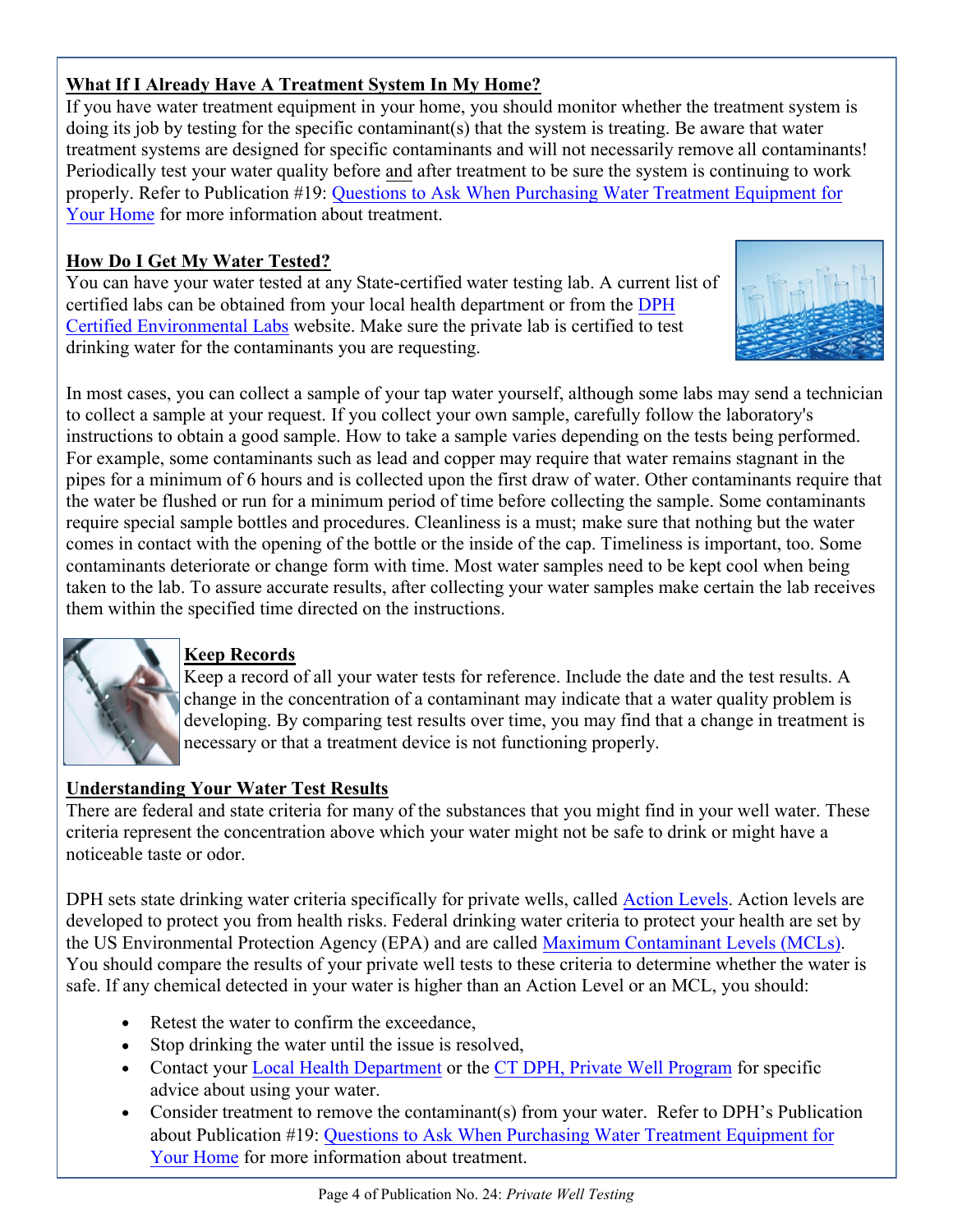Refer to DPH's factsheet [Chemical Contaminants in Private Wells](http://www.ct.gov/dph/lib/dph/environmental_health/eoha/pdf/evaluating_private_well_sampling_results.pdf) factsheet for more information about drinking water criteria.

EPA also sets drinking water criteria to protect you from aesthetic concerns such as taste, color and odor. These criteria are called Secondary [Maximum Contaminant Levels \(SMCLs\)](http://water.epa.gov/drink/contaminants/index.cfm#SecondaryList)*.* Secondary contaminants themselves do not necessarily present a health risk but could be an indication that your water has problems that may pose a health risk. For example, if the pH of your water is too low it may cause your water to be corrosive. Corrosive water can leach metals like lead and copper more readily from pipes and fixtures. High levels of lead in your water does pose a health risk, particularly for young children.

Results of a Basic Indicators Test should be compared with the appropriate limits shown in Table 2 in this fact sheet. However, be aware that some of the parameters in the Basic Indicators Test are based on aesthetics (taste/color/odor) and some are based on health risk. If your water tests results exceed any of the limits on the Basic Indicators Test, contact your Local Health Department for advice regarding whether you should stop drinking the water.

#### **Protect Your Well!**

You can protect your private well by paying careful attention to what you do in and around your home as well as your neighbor's activities near your well. Regular testing and good practices to prevent contamination can help ensure that your well supplies you and your family with good quality drinking water. Here are some important ways you can protect your drinking water well.

- $\Rightarrow$  Locate a new well far from potential contamination sources.
- $\Rightarrow$  Hire a professional to construct a new well and periodically inspect an existing well.
- $\Rightarrow$  Use backflow prevention devices on outside faucets.
- $\Rightarrow$  Properly seal abandoned and unused wells.
- $\Rightarrow$  Never flush gasoline, motor oils, automotive chemicals, painting chemicals or solvents down the sink or toilet into a septic system.
- $\Rightarrow$  Inspect and maintain your septic system.
- $\Rightarrow$  Keep livestock and pet waste away from well.
- $\Rightarrow$  Do not allow road, driveway or roof runoff to collect around well.
- $\Rightarrow$  Do not mix or use pesticides, herbicides, fertilizers, fuels or other hazardous materials near your well.
- $\Rightarrow$  Do not allow waste oils or gasoline to get into soil. Make sure home heating tanks are above ground or in basement. Never do automotive maintenance or repair on exposed soils in your yard.
- $\Rightarrow$  Test your well water according to recommendations in this fact sheet.
- $\Rightarrow$  As needed, consult sources of additional information listed at the end of this fact sheet.

For more information on well protection refer to Private Wells: Best Management Practice Checklist and [Publication #26: Private Drinking Water Wells-Types of Construction](http://www.ct.gov/dph/lib/dph/environmental_health/pdf/26_Private_Drinking_Water_Wells_Types_of_Construction.pdf).